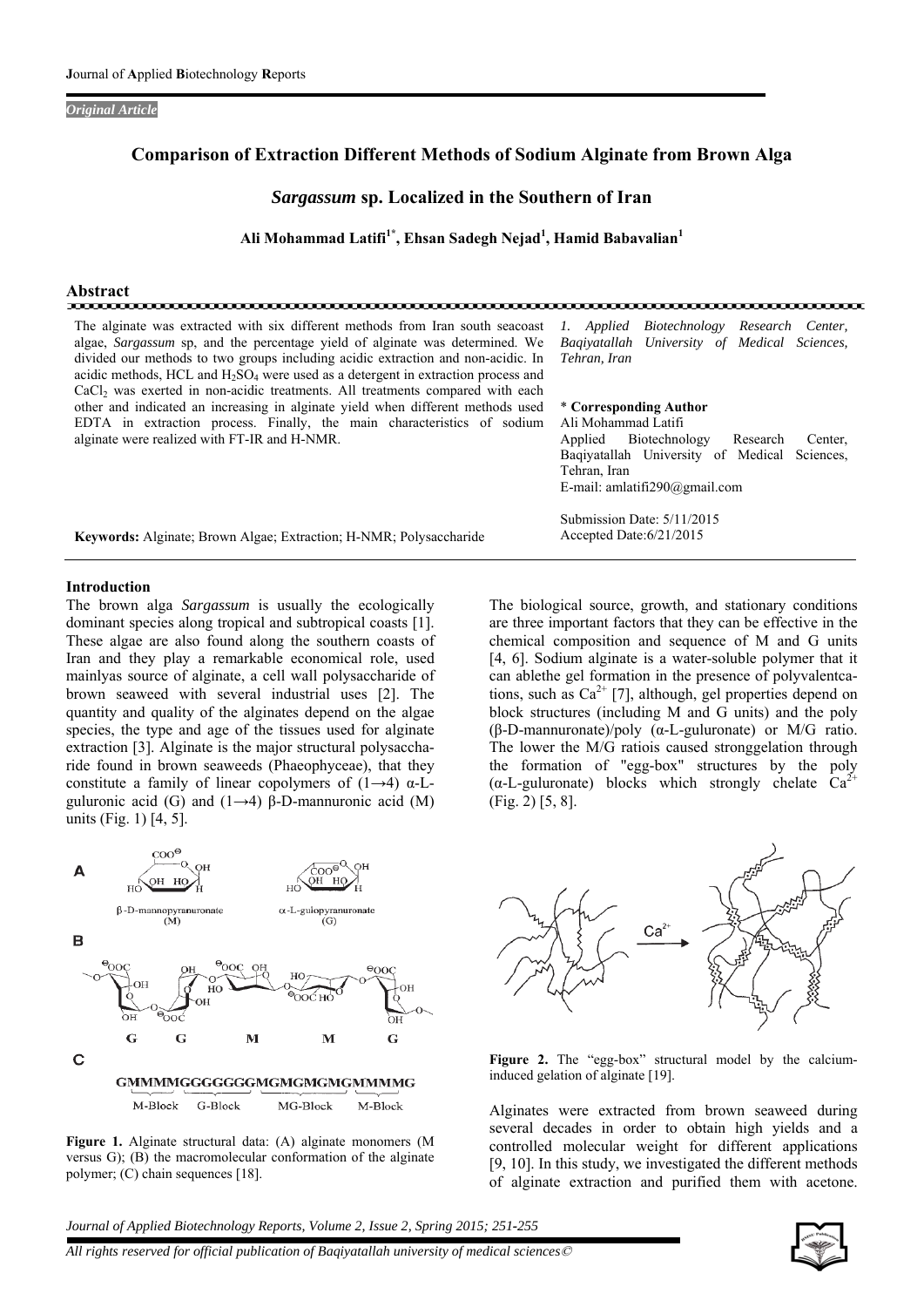Then sodium alginates obtained from *Sargassum* collected from southern coasts of Iran, were analyzed and characterized by FT-IR and H-NMR. Finally, the characteristic properties of extracted sodium alginates from different methods were studied and compared with each other.

# **Materials and Methods**

## *Algae collection*

Brown algae were collected from Persian Gulf in south coast of Iran. The species were in family Sargassaceae: *Sargassum* sp (SRG) (genus *Sargassum*). The crude algae are washed in distilled water, dried over night at 40-45ºC in an oven. The dry weights were gained after drying overnight at 105°C and the ash percentages were determined after burning the samples overnight at 400- 450°C.

#### *Extraction of alginate*  **CaCl<sub>2</sub>** route (I)

The samples  $(2 \text{ g})$  were suspended in 2% CaCl<sub>2</sub> for 2 h, washed with deionized water and treated with 40% formaldehyde for 2 h to cross-link phenolic compounds. Alginate was extracted according to the method of Haug *et al*., [3]. The samples were then washed three times with deionized water and the alginate was extracted by addition of an aqueous solution of  $3\%$  Na<sub>2</sub>CO<sub>3</sub> for 48 h. In other treatment, samples were also suspended in mixture of  $Na_2CO_3$  1 M and 0.5 g of EDTA and the pH of the suspension adjusted to pH 11. This was then filtered through muslin cloth and precipitated in ethanol as sodium salt. The precipitate was separated by centrifugation and dried overnight at 60°C. The yield of alginate was expressed as percentage/dry weight.

## **HCl route (II)**

The samples (2 g) of dry seaweed were moistened by addition 40% formaldehyde for 2 h to cross-link phenolic compounds. The samples were washed three times with deionized water and then a 0.1N HCl aqueous solution was added for 24 h, following a similar extraction method reported by Haug *et al*., [3]. After washing, the moistened seaweed was placed in a beaker with  $Na<sub>2</sub>CO<sub>3</sub>$  1N solution (pH: 11) for 48 h. In other treatment, samples were also suspended in mixture of  $Na<sub>2</sub>CO<sub>3</sub> 1 M$  and 0.5 g of EDTA. This was then filtered through muslin cloth and precipitated in ethanol as sodium salt. The precipitate was separated by centrifugation and dried overnight at 60°C. The yield of alginate was expressed as percentage/dry weight.

## **H2So4 route (III)**

The samples (2 g) of dry seaweed were moistened by addition 40% formaldehyde for 2 h to cross-link phenolic compounds. The samples were washed three times with deionized water and then a  $1\%$  H<sub>2</sub>S<sub>O4</sub> aqueous solution was added for 24 h. After washing, the moistened seaweed was placed in a beaker with  $Na_2CO_3$  1N solution (pH: 11) for 48 h. In other treatment, samples were also suspended in mixture of  $Na<sub>2</sub>CO<sub>3</sub> 1 M$  and 0.5 g of EDTA.

This was then filtered through muslin cloth and precipitated in ethanol as sodium salt. The precipitate was separated by centrifugation and dried overnight at 60°C.

The yield of alginate was expressed as percentage/dry weight.

# *Purification of sodium alginate extracts*

Sodium alginate was purified according to the method of Gomez *et al*., [11]. Aqueous solution of sodium alginate obtained in the extraction step was directly precipitated, under stirring, by addition of ethanol until reaching a proportion 1:1 in volume, respectively. Thus, the insoluble polymer was separated and then exhaustively washed with acetone by sox let for 100 h. Finally, the biopolymer was dried at room temperature under vacuum until constant mass.

# *Moisture Content*

Moisture content of sodium alginate was obtained by using Omar et al., [12] method. About 1 g sodium alginate prepared above was accurately weighed and dried in a vacuum oven at 70°C for 24 hours. The sample was allowed to cool to room temperature in a vacuum desiccator and re-weighed. Moisture content of the alginate sample was determined from the weight difference and expressed as percentage of original weight.

## *FT-IR*

Fourier-transform IR (FT–IR) studies of samples were carried out using a FT-IR spectrophotometer from Alpha-Centauri (Nicolet Avatar 360 FTIR) to identify the functional groups. The dry sample was mixed with potassium bromide and pressed into plate for measurement. The FT-IR spectrum was then recorded.

# *Chemical analysis by NMR*

Chemical composition of sodium alginates extracted and purified from *Sargassum* Sp. is recorded by NMR spectra. The freeze-dried sodium alginates were dissolved in  $D_2O$ with a concentration 6 g/L and dried several times prior to NMR spectrum acquisition. H-NMR experiments were performed using a Bruker AC-300 (Germany) spectrometer. Calibration was performed using the signal of the residual protons of the solvent as a secondary reference. Deuterium oxide was obtained from SDS (Vitry, France).

## **Results and Discussion**

Brown seaweeds (*Sargassum* sp.) from Persian Gulf coast (Iran) were collected for extraction and purification of sodium alginate. The products were extracted by three ways, named CaCl<sub>2</sub> (I), HCl (II), and  $H_2$ So<sub>4</sub> (III) route. After that, the soluble polymer diffuses out of the seaweed under basic conditions, and then it is purified by acetone way (Fig. 3).



**Figure 3.** Schematic presentation from final product of alginate sodium.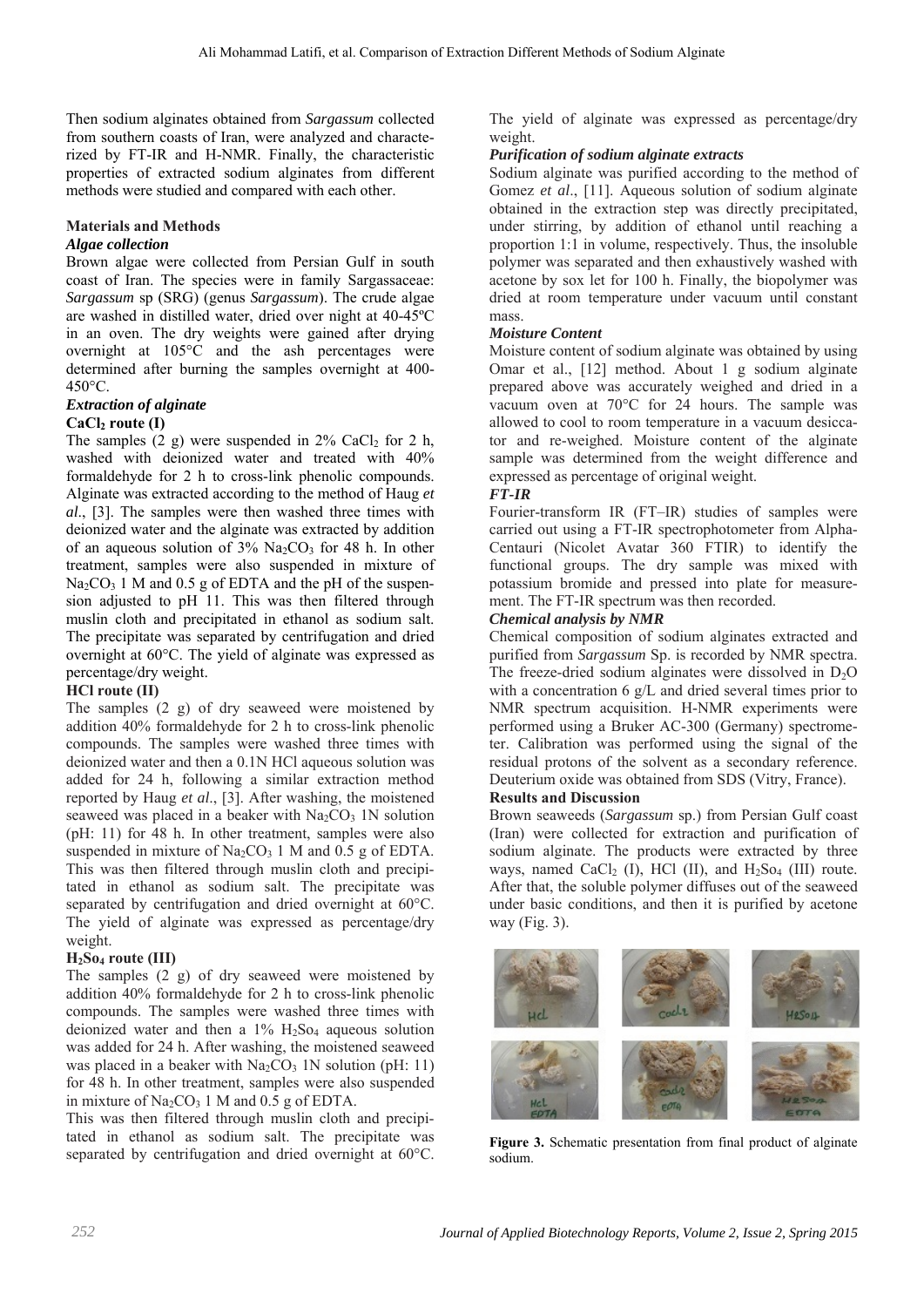The final products were analyzed and their chemical compositions as well as physical properties were compared.

#### *Dry weight of sodium alginate*

The yields of alginate obtained from algae harvested at the south sea coast of Iran (*Sargassum* sp.) reached amaximum in CaCl $_2$  (I) routes and minimum in acidic routes. These ranged from 12% to 16.5% in acidic routes and 25% to 30% in the CaCl<sub>2</sub> (I) routes (Fig. 4).



**Figure 4.** Percentage yield of sodium alginates obtained from extraction different methods.

We have found that, in absence of EDTA, the alginate yield is lower (4.5-5%), although, the presence of EDTA in all routes of extraction had the positive effective in dry weight of sodium alginate.

The yields of alginate from the CaCl<sub>2</sub> route  $(I)$  combined with EDTA of brown algae is in the same order of magnitude, around 30% that Chee *et al*., [13] and Mafra and Cunha, 2006 [14] reported on different *Sargassum*. In fact, technique used for isolation can be effective in the yields of alginate; especially, we have found that, in presence of EDTA, the alginate yield is higher (4.5-5%). In addition, studied results on the other brown algae collected from Madagascar [15] or *Macrocystis pyrifera* collected on Patagonian Argentine coast [11] were in agreement with these values.

#### *Moisture content of sodium alginate*

Figure 5 shows the percentage of moisture content of alginates extracted from the seaweeds samples by different methods mentioned above. Values pattern obtained for alginate moisture is the same in CaCl<sub>2</sub> route  $(I)$  and HCl route (II), although, it is vice versa in  $H_2$ So<sub>4</sub> route (III). It means that alginate obtained from extraction methods combined with EDTA had lower moisture content in CaCl<sub>2</sub> route (I) and HCl route (II), but this rate is high in H2So<sub>4</sub> route (III) without EDTA (19.1) than this method combined with EDTA (16.9). There was no significant difference in the moisture content of alginate extracted in these methods.

The dry brown algae collected were analyzed for dry weight and ash percentage (Table 1). We observed high figures for ash in all treatments of extraction.



**Figure 5.** Percentage moisture content of alginates from extraction different methods.

The algae harvested from Egyptian Red Sea coast confirmed this characterization [16] and explained that the extensive washing is not effective for some of species contained calcareous animals. This rate was the high at  $CaCl<sub>2</sub>$ (I) route than other routes, although, it is non-significant. *FT-IR* 

FT–IR spectrum of sodium alginate is given in Figure 6. As the alginate is a carbohydrate, the characteristic peaks of alginate appeared at 3429, 1630 and 1428 cm−1, corresponding to hydroxyl (OH), carbonyl (C=O) and carboxyl (COOH), respectively. However, the peaks are shifted; the carboxyl groups of alginate are shifted from 1428 to 1448 cm<sup>-1</sup>. Our results indicated that these three peaks were appeared in FT–IR spectrum obtained from sodium alginate extracted from brown alga *Sargassum* sp. localized in the southern of Iran.



**Figure 6.** FT-IR analysis of sodium alginate extracted from brown alga *Sargassum* sp. localized in the southern of Iran.

#### *H-NMR spectroscopy*

The chemical composition of the extracted sodium alginate was determined using H-NMR spectroscopy (Fig. 7).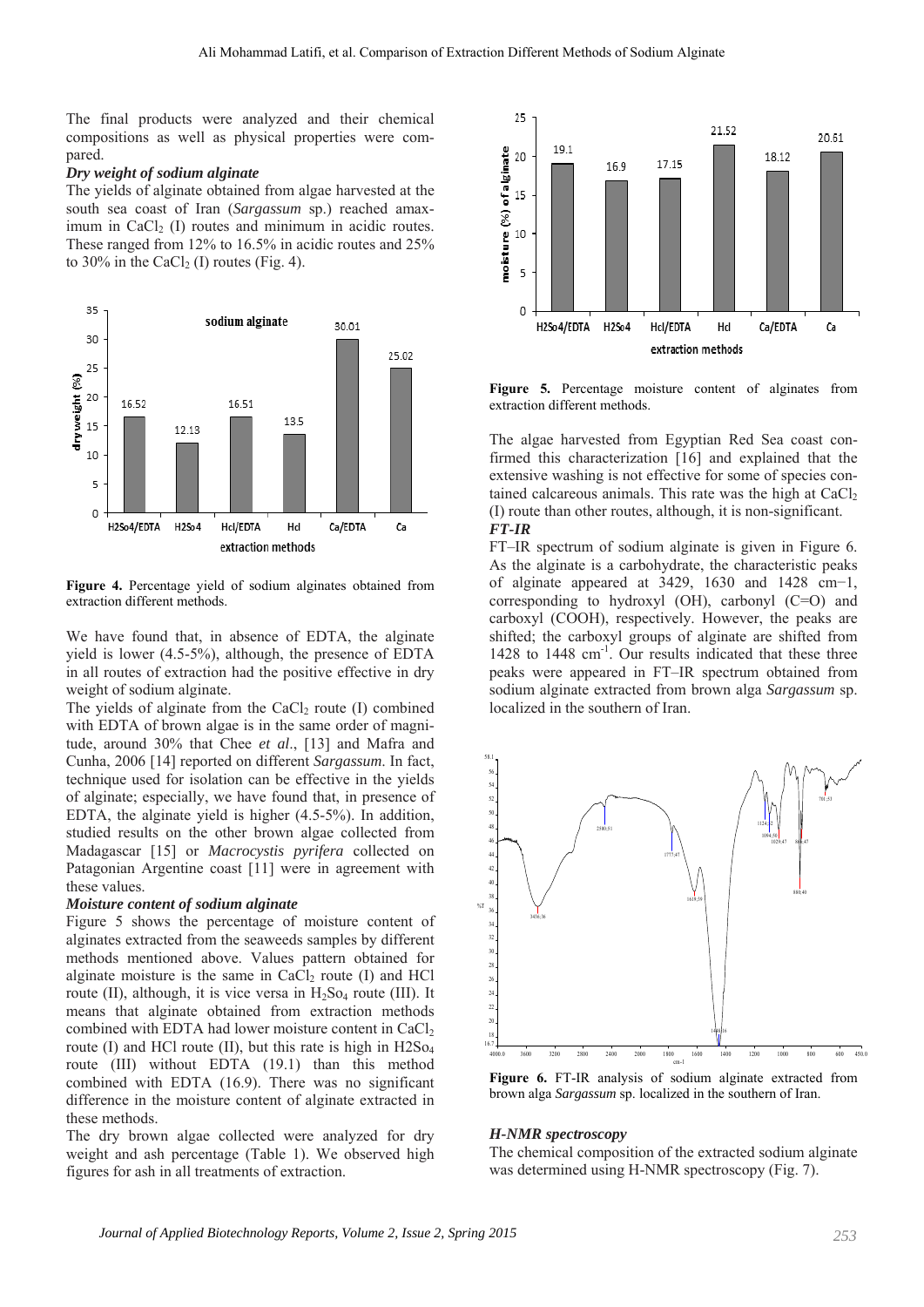

**Figure 7.** H-NMR spectra of the sodium alginates from brown algae Sargassum sp. localized in the southern of Iran.

We have assigned the signal at 4.95 or 5 ppm corresponds to the H-1 of guluronic units (H-1-G), whereas the H-5 of guluronic units in GGblock (H-5-GG) appears at 4.31 ppm, and the large signal between 4.45 and 4.7 ppm belongs to H1 of mannuronic units and H5 of guluronic units in GM moieties (H-1-M+H-5-GM) as assigned previously [17].

**Table 1.** Analysis of dry weight and ash percentage from the dry brown algae *Sarggasum* sp.

| <b>Treatment</b> | Weight (g)     | Dry weight (%) | Ash (%) | Organic matter (%) | Sodium alginate dry (g) |
|------------------|----------------|----------------|---------|--------------------|-------------------------|
| H2So4/EDTA (III) | 2              | 98.49          | 66.23   | 32.26              | 0.33                    |
| H2So4 (III)      | 2              | 96.68          | 68.03   | 28.65              | 0.24                    |
| HCl/EDTA (II)    | 2              | 97.95          | 65.31   | 32.64              | 0.33                    |
| HCl (II)         | 2              | 98.92          | 72.01   | 26.91              | 0.27                    |
| CaCl2/EDTA (I)   | $\overline{2}$ | 97.29          | 73.01   | 24.28              | 0.6                     |
| CaCl2 (I)        | 2              | 98.79          | 72.62   | 26.17              | 0.5                     |

### **Conclusion**

In this paper, characterization related to brown algae *Sargassum* sp. localized in the southern of Iran was realized. The different methods of sodium alginate fractionation from *Sargassum* sp. were evaluated. Our data has been shown that EDTA treatment in extraction different methods of sodium alginate of mature *Sargassum* sp. increased the rate of alginate (30% W). In total, alginates obtained from acidic methods had a lower molecular weight average than that from non-acidic methods. These studies also showed that *Sargassum* sp. which is found in abundance in southern regions waters of Iran, could become a commercial source of alginate.

### **Acknowledgements**

We sincerely thank all past and current members of the Applied Biotechnology Research Center of the Baqiyatallah University of Medical Sciences for their continuous efforts to unravel the new light of biology science.

### **References**

1. Prince, J.S., O'Neal, S.W., The ecology of Sargassum pteropleuron Grunow (Phaeophyceae, Fucales) in the waters off South Florida: I. Growth, reproduction and population structure. *Phycologia*, 1979, Vol. 18, pp. 109-114.

2. Blanshard, J.M.V., Mitchell, J., Polysaccharides in food. 2013: Elsevier.

3. Haug, A., Larsen, B., Smidsrød, O., Uronic acid sequence in alginate from different sources. *Carbohydr Res*, 1974, Vol. 32, pp. 217-225.

4. UG, A.H., LARSEN, B.R., Quantitative determination of the uronic acid composition of alginates. *Acta chem scand*, 1962, Vol. 16, pp. 1908-1918.

5. Penman, A., Sanderson, G., A method for the determination of uronic acid sequence in alginates. *Carbohydr Res*, 1972, Vol. 25, pp. 273-282.

6. Atkins, E., Nieduszynski, I., Mackie, W., Parker, K., Smolko, E., Structural components of alginic acid. II. The crystalline structure of poly α-L-guluronic acid. Results of X-ray diffraction and polarized infrared studies. *Biopolym*, 1973, Vol. 12, pp. 1879-1887.

7. Draget, K.I., Skjåk-Bræk, G., Smidsrød, O., Alginate based new materials. *Int J Biol Macromol*, 1997, Vol. 21, pp. 47-55.

8. Morris, E.R., Rees, D.A., Thom, D., Boyd, J., Chiroptical and stoichiometric evidence of a specific, primary dimerisation process in alginate gelation. *Carbohydr Res*, 1978, Vol. 66, pp. 145-154.

9. Carmona, G.H., Higuera, D.L.A., Montesinos, E.R., Efecto del tipo de precipitación en el proceso de obtención de alguinato de sodio: Método de alguinato de calcio y método de ácido alguinico. *Ciencias Marinas*, 1997, Vol. 32, pp. 195-207..

10. Hernández-Carmona, G., Casas Valdez, M.M., Fajardo León, C., Rodríguez-Montesinos, E., Sánchez-Rodriguez, I., Evaluación de *Sargassum* spp. en la Bahía de la Paz, BCS, México. 1990, Vol.6, pp. 1-9.

11. Gomez, C.G., Lambrecht, M.V.P., Lozano, J.E., Rinaudo, M., Villar, M.A., Influence of the extraction–purification conditions on final properties of alginates obtained from brown algae (Macrocystis pyrifera). *Int J Biol Macromol*, 2009, Vol. 44, pp. 365- 371.

12. Omar, S., Ahmad, N., Ahmad, F., Composition of Aiginates from Brown Seaweeds, *Sargassum* and *Padina* spp. *Pertanika*, 1988, Vol. 11, pp. 79-85.

13. Chee, S.-Y., Wong, P.-K., Wong, C.-L., Extraction and characterisation of alginate from brown seaweeds (Fucales, Phaeophyceae) collected from Port Dickson, Peninsular Malaysia. *J Appl Phycol*, 2011, Vol. 23, pp. 191-196.

14. Mafra Jr, L., Cunha, S., Sargassum cymosum (Phaeophyceae) in southern Brazil: Seasonality of biomass, recovery after harvest and alginate yield. *J Coastal Res*, 2006, Vol. pp. 1847-1852.

15. Andriamanantoanina, H., Rinaudo, M., Characterization of the alginates from five madagascan brown algae. *Carbohydr Polym*, 2010, Vol. 82, pp. 555-560.

16. Larsen, B., Salem, D.M., Sallam, M.A., Mishrikey, M.M., Beltagy, A.I., Characterization of the alginates from algae harvested at the Egyptian Red Sea coast. *Carbohydr Res*, 2003, Vol. 338, pp. 2325-2336.

17. Rahelivao, M.P., Andriamanantoanina, H., Heyraud, A., Rinaudo, M., Structure and properties of three alginates from Ma